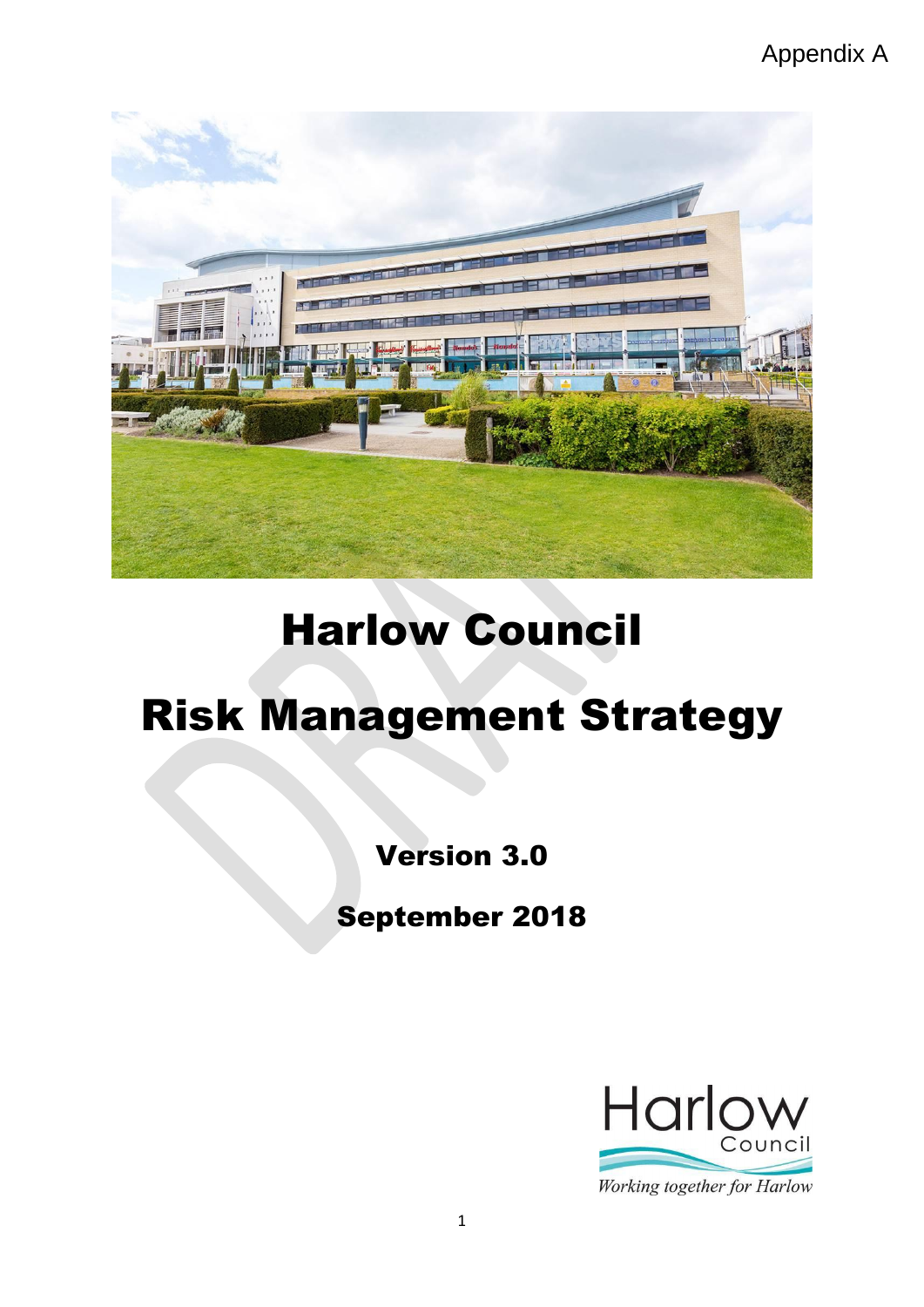| 1. |    |  |  |  |  |  |
|----|----|--|--|--|--|--|
| 2. |    |  |  |  |  |  |
|    | a. |  |  |  |  |  |
|    | b. |  |  |  |  |  |
|    | c. |  |  |  |  |  |
| 3. |    |  |  |  |  |  |
| 4. |    |  |  |  |  |  |
|    | a. |  |  |  |  |  |
|    | b. |  |  |  |  |  |
| 5. |    |  |  |  |  |  |
|    |    |  |  |  |  |  |
|    |    |  |  |  |  |  |
|    |    |  |  |  |  |  |
|    |    |  |  |  |  |  |
|    |    |  |  |  |  |  |
|    |    |  |  |  |  |  |
|    |    |  |  |  |  |  |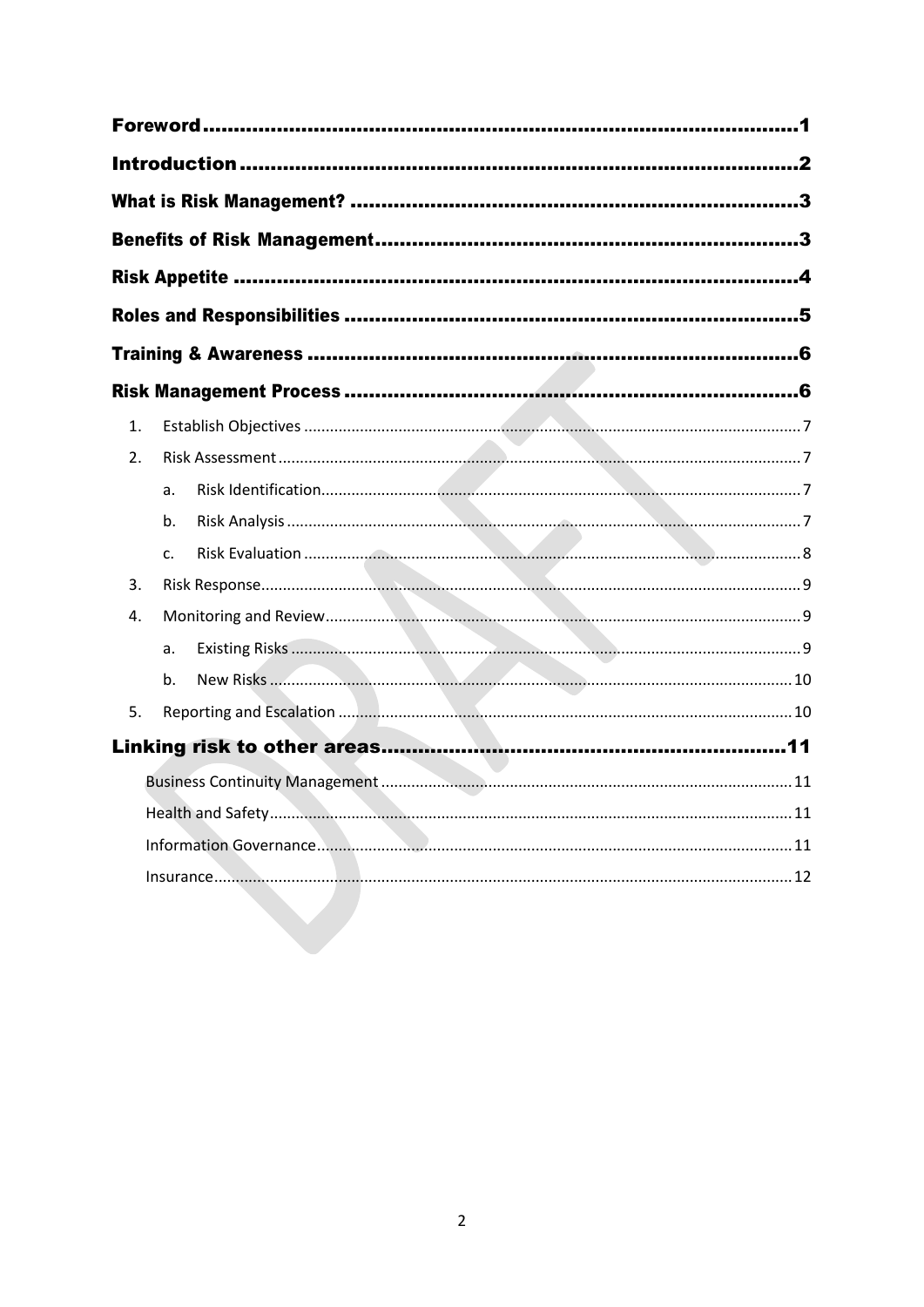# <span id="page-2-0"></span>**Foreword**

All of us manage risks in our daily lives almost unconsciously – assessing the speed of traffic when crossing the road, taking out insurance policies and making everyday decisions. However, risk and risk management can sometimes be seen as specialist subjects, requiring expertise outside 'normal' management experience. This can lead to risks being ignored altogether or a view taken that risk can be avoided by maintaining the status quo.

Innovation and good governance are not mutually exclusive. The next few years will present significant challenges for the Council in delivering its services. The difference between a thriving authority providing value for money and stagnation could be the willingness to embrace a risk taking culture while taking timely and appropriate action in the face of threats to objectives. Risk management is therefore an essential part of the Council's overall Governance arrangements. Because risk management is about achieving objectives, it needs to be integral to our decision making, an essential part of routine management and should be 'part of the day job' of all officers who are responsible for achieving objectives.

The Council's attitude to risk is to operate in a culture of creativity and innovation, in which key risks are identified in all areas of the business and the risks are understood and managed, rather than avoided. We should not be afraid of risk but we must proactively manage it. Ultimately, effective risk management will help us to meet future challenges and opportunities to deliver the most effective services, thereby improving our ability to deliver priorities and improve Harlow for residents, businesses and visitors

This Risk Management Strategy is designed to provide managers with the tools needed to manage risk effectively, providing the framework and process with which to manage risk in a systematic, consistent and effective way. The Strategy will be periodically reviewed as necessary to ensure that it reflects the Council's needs and remains challenging and responsive to Government direction and requirements.

Brian Keane Managing Director Harlow Council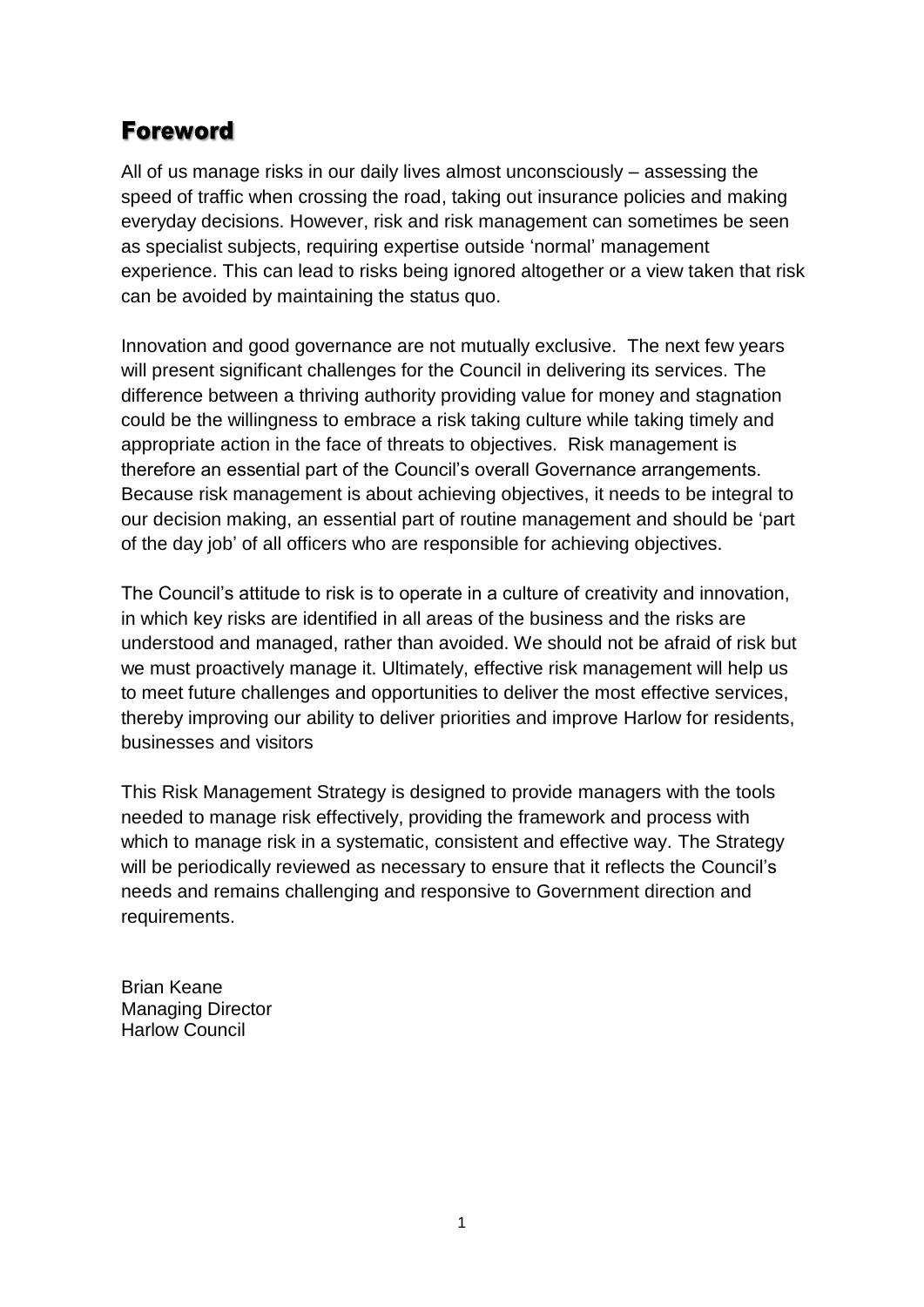# <span id="page-3-0"></span>**Introduction**

Harlow Council is committed to a proactive approach to risk management which is integrated into the policy framework, planning and budgeting cycles. The council recognises that there are risks involved in everything it does and that it has a duty to manage these risks in a balanced, structured and cost effective way. Risk cannot be totally eliminated and may at times need to be embraced as part of an innovative approach to problem solving and achieving best value. In essence, risk management is not about taking no risks at all. It is about being able to take calculated and controlled risks to improve the services that residents receive. The Risk Management Strategy outlines the framework, responsibilities and accountabilities for the systematic and consistent management of risk across the Council, partnership and collaborative activities.

The objectives of this Strategy are to:

- Identify the scope of risk management;
- Embed and integrate risk management into the culture of the Council;
- Assign roles, responsibilities and accountability for risk management activities within the Council;
- Raise the awareness of the need for risk management by all those connected with the Council's delivery of services;
- Reduce the impact, disruption and loss from an event and reduce where possible the financial impact of risk;
- Enhance realisation of opportunities and resulting benefits;
- Ensure consistency throughout the Council in the management of risk.

These objectives will be achieved by:

- Providing a pragmatic and standardised approach to risk management across the Council;
- Incorporating risk management considerations into all levels of business planning, including project and partnership arrangements;
- Skills training and development for all relevant managers, staff and Members in the effective management of risk;
- Regular monitoring and reporting of risk to identify trends and likely direction of risks for Councillors and Senior Managers to be aware of when making decisions.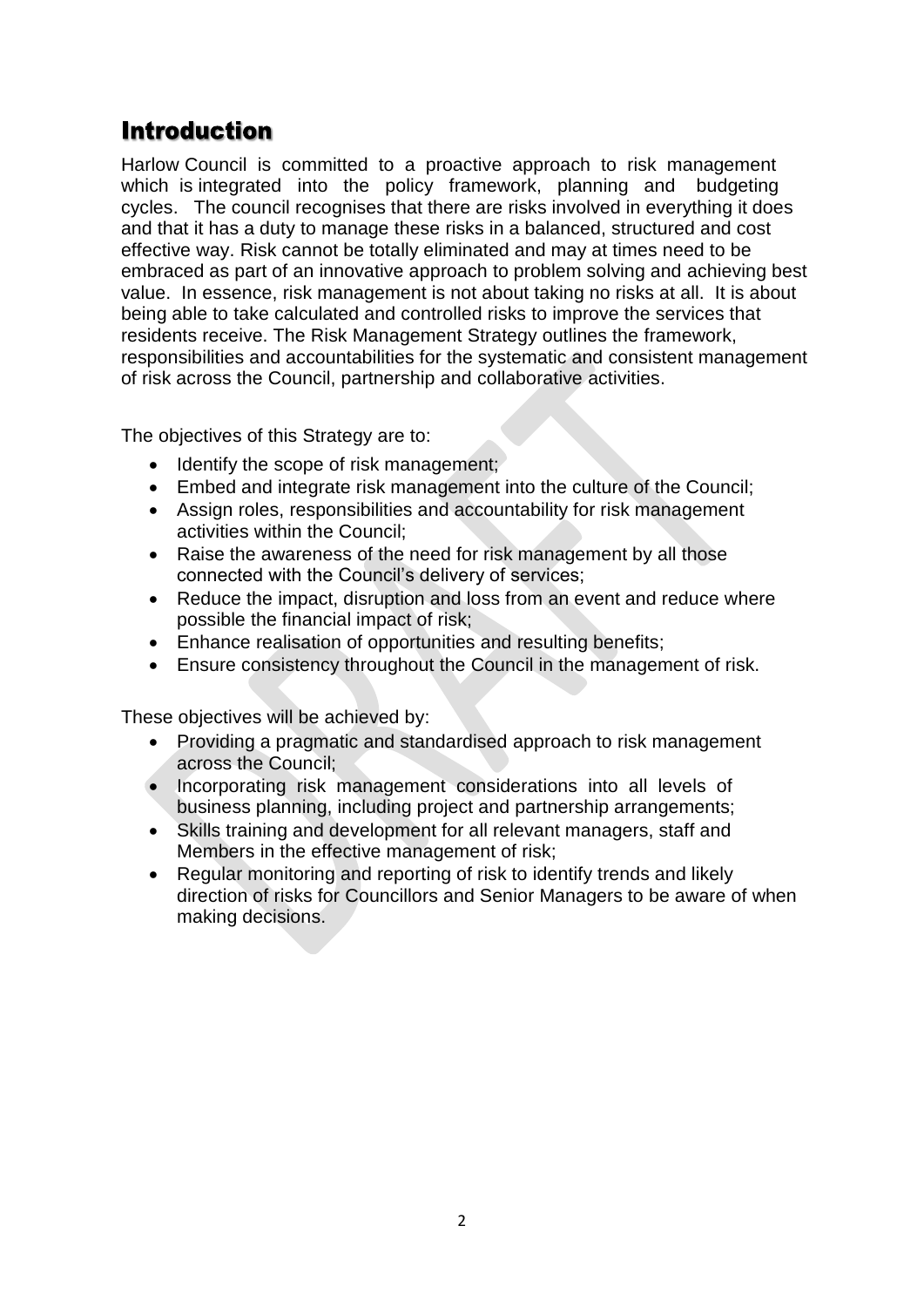# <span id="page-4-0"></span>**What is Risk Management?**

Risk is defined as the "effect of uncertainty on objectives" (ISO 31000). An effect is a positive or negative deviation from what is expected, and that risk is often described by an event, a change in circumstances or a consequence.

Risk management is the process followed to control the level of risk in business and service activities which could impact on the delivery and achievement of corporate priorities, principles and service objectives. In practice, risk management is the ongoing process of identifying threats and opportunities, implementation of measures aimed at reducing the likelihood of them occurring and minimising the impact if they do.

Risk management is a key component of corporate governance in maintaining a strong control environment. Because risk management is about achieving objectives it needs to be integral to the council's decision making and core business processes such as business planning, budgeting and performance reviews.

Everybody manages risk – the Council's risk management framework provides the necessary level of formality to allow risk managers to consider risk systematically as well as demonstrate and communicate what they are doing to manage risk.

# <span id="page-4-1"></span>**Benefits of Risk Management**

The following benefits are brought about by effective risk management:

- Achievement of objectives more likely
- Adverse (damaging) events less likely
- Costly re-work and fire fighting reduced
- Capital and resources utilised more efficiently and effectively
- Quality of service improved
- Improved performance (Key Performance Indicators scores)
- Support of better planning
- Help better informed decision making
- Use risk management to support innovation
- More positive outcomes for stakeholders
- Provision of reassurance to stakeholders
- Help protect and enhance the Council's reputation
- Reduction in insurance premiums and claim related losses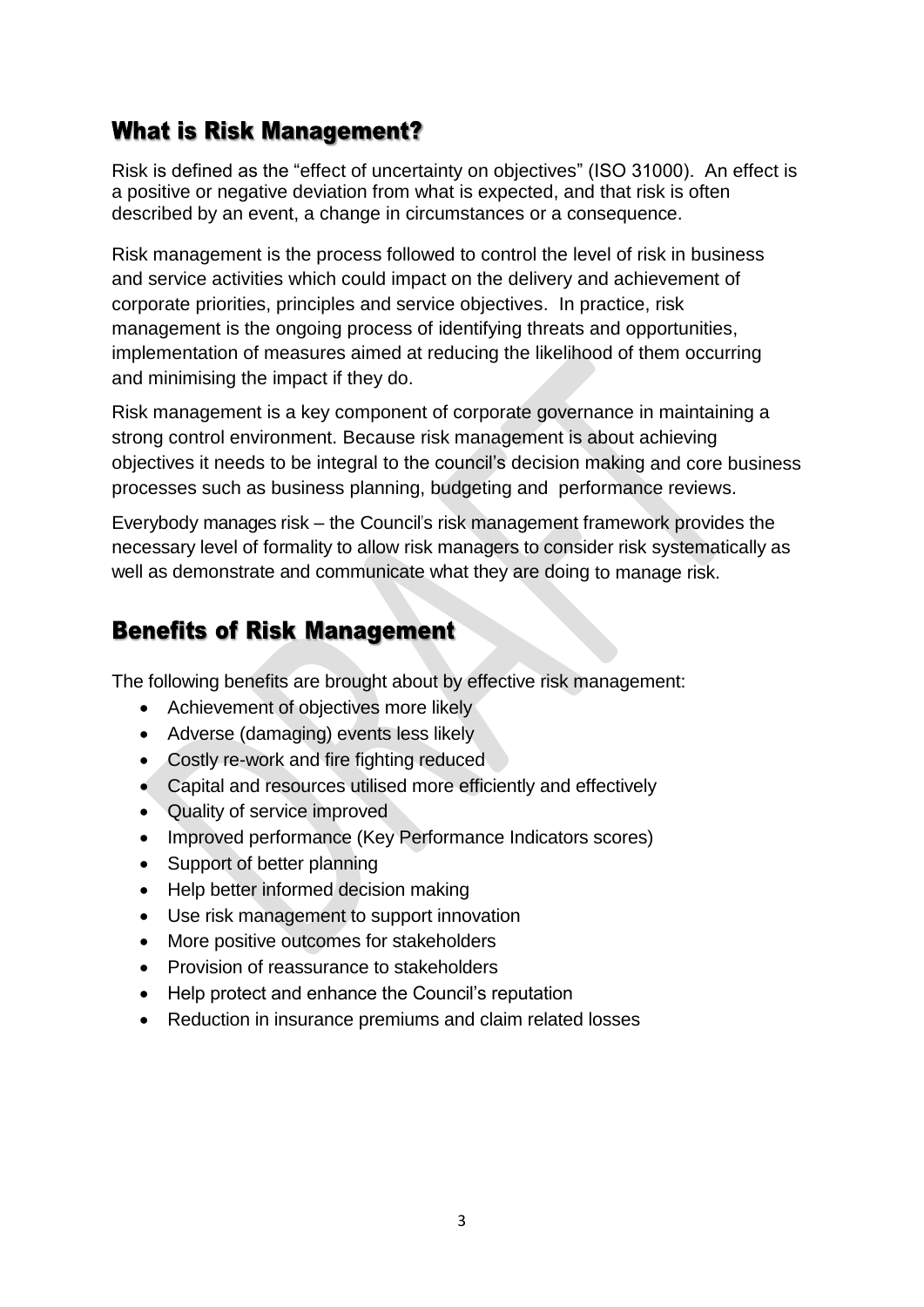# <span id="page-5-0"></span>**Risk Appetite**

Risk appetite can be defined as the amount and type of risk an organisation is willing to accept in the pursuit of its objectives.

The council recognises that some level of risk needs to be accepted but it will vary according to the activities undertaken. Escalation and reporting of risk is currently strictly defined within the risk management process but work will be undertaken to strengthen and clarify definition of risk appetite to ensure it reflects acceptable levels of risk across the council's services.

The Council's current risk appetite is defined as moderate (see table below for definitions). This means the Council remains open to innovative ways of working and to pursue options that offer potentially substantial rewards, however, also carry a greater level of risk. The Council's preference is for safe delivery options, especially for those services required by statute.

| <b>Risk Appetite Definitions</b> |                                                                                                                                                                                                              |  |  |  |  |
|----------------------------------|--------------------------------------------------------------------------------------------------------------------------------------------------------------------------------------------------------------|--|--|--|--|
| Avoid                            | No appetite. Not prepared to take risk.                                                                                                                                                                      |  |  |  |  |
| Adverse                          | Prepared to accept only the very lowest levels of risk, with the<br>preference being for ultra-safe delivery options, while<br>recognising<br>that these will have little or no potential for reward/return. |  |  |  |  |
| Cautious                         | Willing to accept some low risks, while maintaining an overall<br>preference for safe delivery options despite the probability of<br>these having mostly restricted potential for reward/return.             |  |  |  |  |
| Moderate                         | Tending always towards exposure to only modest levels of risk<br>in<br>order to achieve acceptable outcomes.                                                                                                 |  |  |  |  |
| Open                             | Prepared to consider all delivery options and select those with<br>the<br>highest probability of productive outcomes, even when there are<br>elevated levels of associated risk.                             |  |  |  |  |
| Hungry                           | Eager to seek original/creative/pioneering delivery options and<br>to<br>accept the associated substantial risk levels in order to secure<br>successful outcomes and meaningful reward/return.               |  |  |  |  |

Risk appetite is not a single, fixed concept and there will be a range of appetites for different risks which may vary over time. The Council's overall risk appetite and by corporate priority will be reassessed periodically.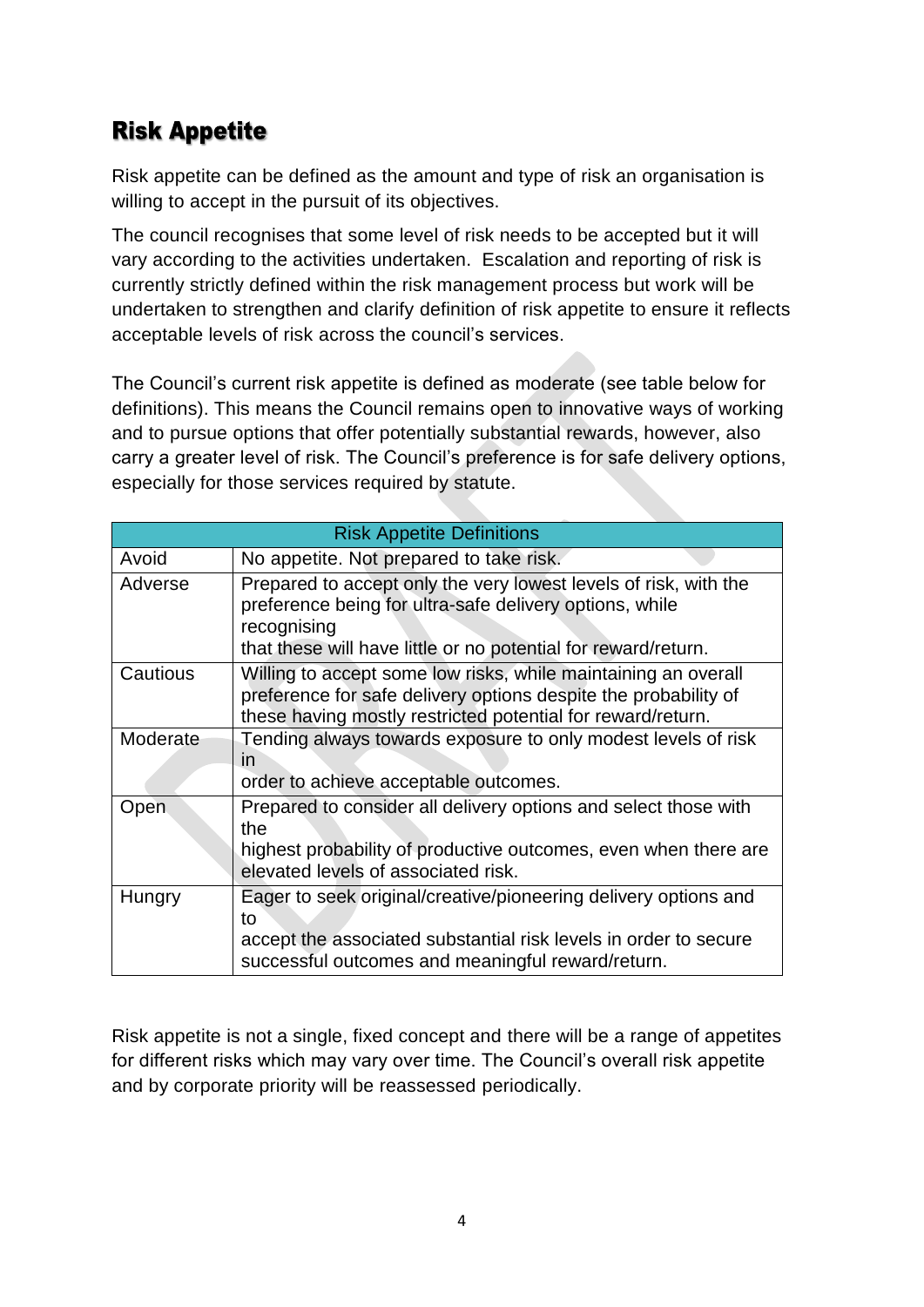# <span id="page-6-0"></span>**Roles and Responsibilities**

| Responsible            | <b>Role</b>                                    | Monitoring    |  |
|------------------------|------------------------------------------------|---------------|--|
| <b>Body</b>            |                                                | Period        |  |
| Managing               | Ultimate responsibility for the council's risk | Quarterly     |  |
| <b>Director</b>        | management strategy and its                    |               |  |
|                        | arrangements.                                  |               |  |
| Senior                 | Identify strategic and service risks during    | Ongoing/      |  |
| Management             | the annual corporate planning cycle.           | Quarterly     |  |
| Board (SMB)            | Review and manage risks in accordance          |               |  |
|                        | with monitoring and reporting requirements.    |               |  |
|                        | Set risk appetite.                             |               |  |
| <b>Elected Members</b> | Monitor the effective development and          | Quarterly     |  |
| (Audit and             | operation of risk management in the            | (in line with |  |
| <b>Standards</b>       | Council.                                       | committees    |  |
| Committee)             | Understand, scrutinise, and endorse the        | cycle)        |  |
|                        | Council's risk management strategy and         |               |  |
|                        | monitor the Council's risk appetite.           |               |  |
| Insurance and          | Develop Risk Management Policy and             | Ongoing       |  |
| <b>Risk Manager</b>    | document internal risk policies and            |               |  |
|                        | structures. Report risks to SMB quarterly      |               |  |
|                        | highlighting exceptions, cross cutting trends  |               |  |
|                        | and themes for consideration.                  |               |  |
| Third Tier             | Identify and manage operational service        | Ongoing/      |  |
| Managers               | risks. Identify and report changed             | Quarterly     |  |
|                        | circumstances/risks. Promote risk aware        |               |  |
|                        | culture. Implement risk improvement            |               |  |
|                        | recommendations within service                 |               |  |
|                        | departments.                                   |               |  |
| <b>All Employees</b>   | Understand and implement the risk              | Ongoing       |  |
|                        | management process. Report inefficient,        |               |  |
|                        | unnecessary or unworkable controls.            |               |  |
|                        | Report incidents and near miss incidents.      |               |  |
|                        | Co-operate with incident investigations.       |               |  |
| <b>Internal Audit</b>  | Provide independent assurance of the           | Ongoing/      |  |
| Manager                | Council's risk management arrangements,        | Annual        |  |
|                        | reporting on the efficiency and effectiveness  |               |  |
|                        | of internal controls. Promote risk             |               |  |
|                        | management as part of good governance.         |               |  |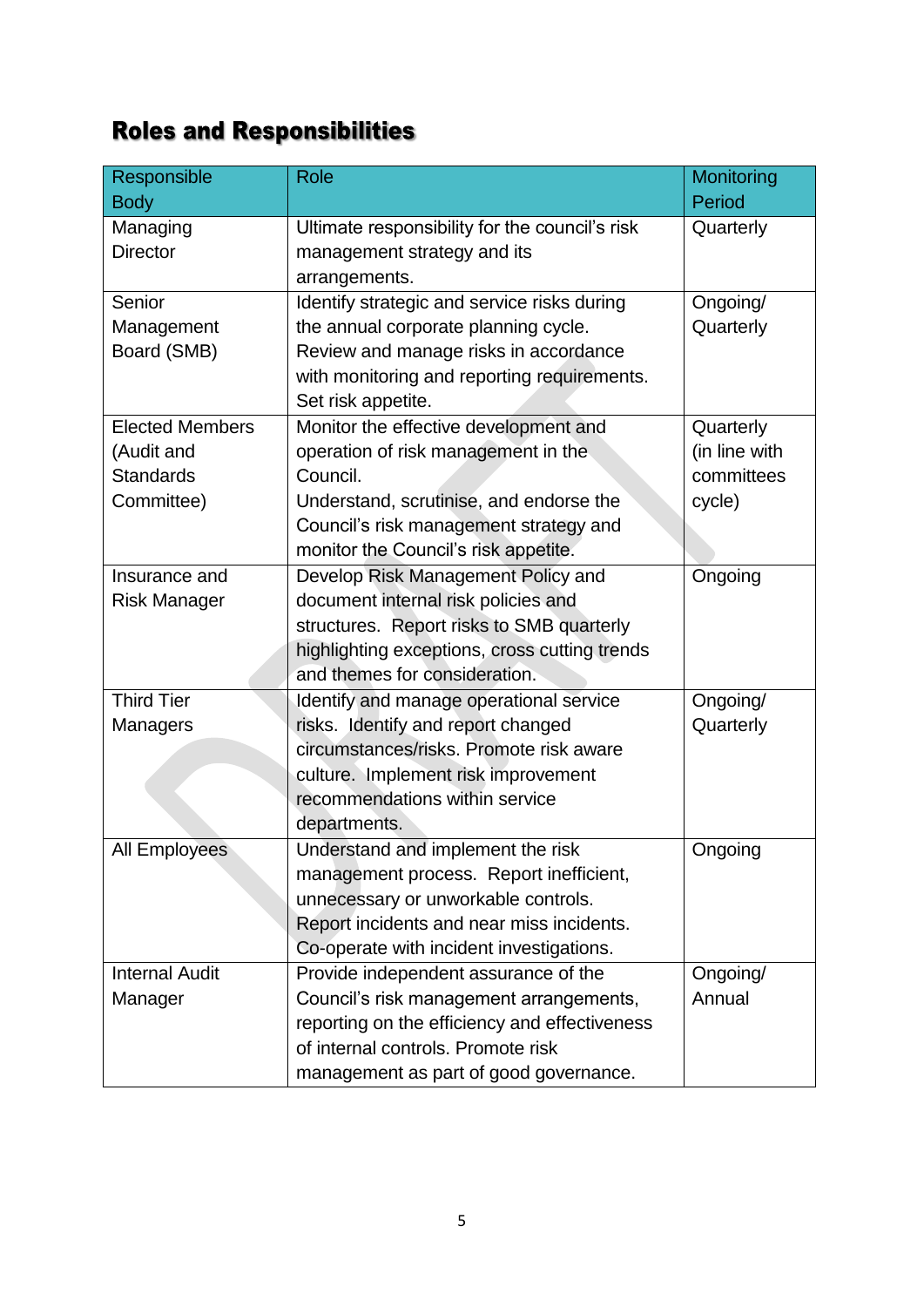# <span id="page-7-0"></span>**Training & Awareness**

Risk management training is available via the Council's e-learning platform 'i-learn'. This should form part of the Council's induction process for line managers and other members of staff where appropriate. It may also serve for risk awareness sessions for existing staff.

Training on use of the Council's performance management system InPhase will include management of risks.

Members of the Audit and Standards Committee will be provided with periodic training and awareness regarding risk.

Awareness of the Council's risk management processes should be given as part of the Council's procurement process when tendering for goods and services. Invitations to Tender will require bidding organisations to confirm they will familiarise themselves with and comply with our risk management processes.

# <span id="page-7-1"></span>**Risk Management Process**

Harlow Council's systematic approach to risk management is primarily objective driven and runs in parallel with the Council's corporate, service and team planning process.

The Corporate Plan and ongoing statutory duties set corporate priorities, principles and service objectives. Associated risks are identified, analysed and evaluated.

Risks are reported in accordance with a defined risk escalation process and a proportionate risk response is required to manage risks within risk appetite.

Risks are managed and monitored via the Council's performance system InPhase. Managers should update risk registers on a real time basis. This means updating information about the risk as and when



circumstances change as well as on a periodic basis.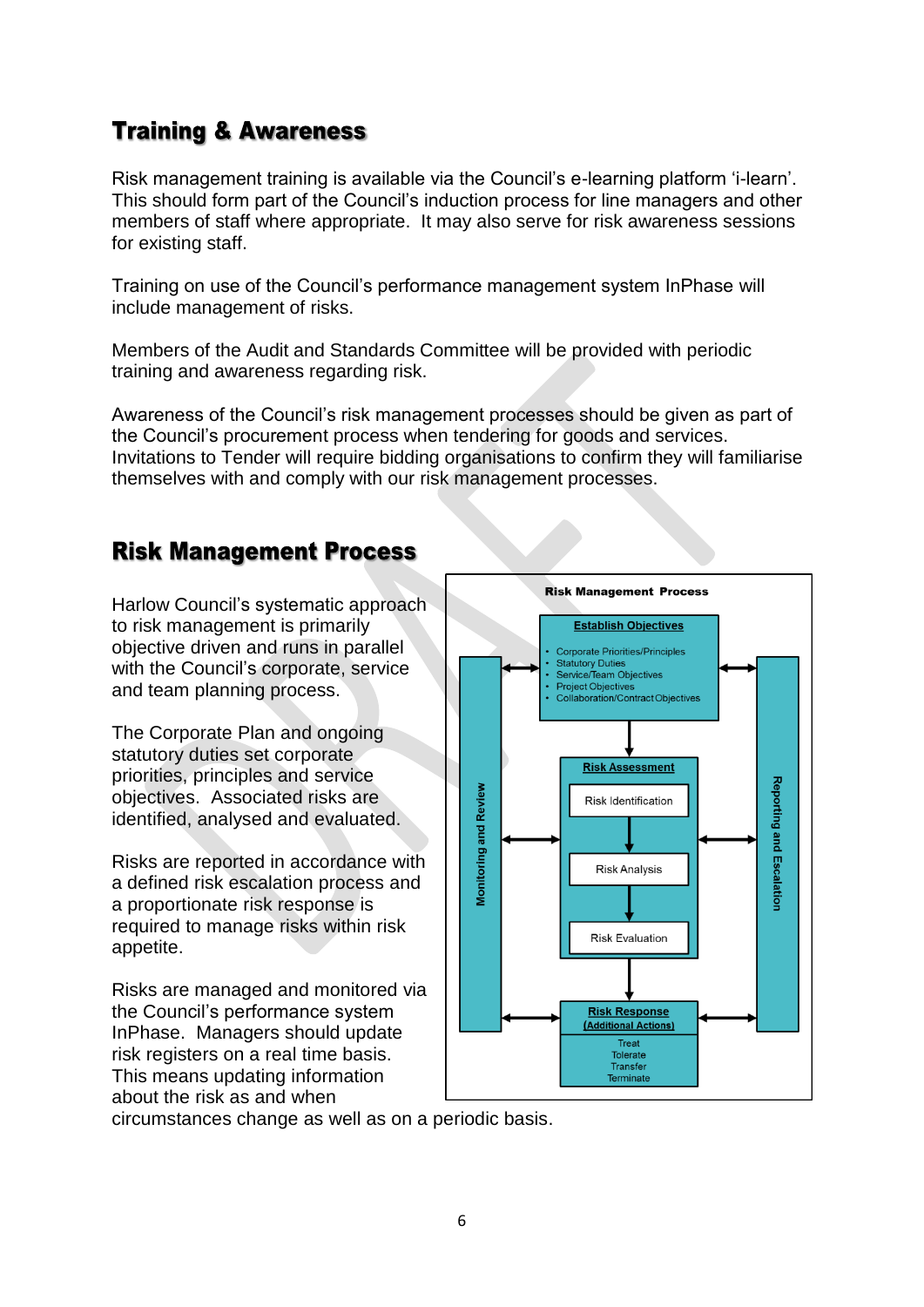The full risk management process is:

### <span id="page-8-0"></span>1. Establish Objectives

The annual corporate planning cycle begins with the development of the Corporate Plan. This outlines the Council's vision, priorities and goals to drive improvement over the coming three years. The corporate goals, underlying principles and statutory duties set the Council's objectives and drive formation of the Service Plans and their objectives.

Contracts and Service Level Agreements (SLA) will set the respective collaboration objectives.

### <span id="page-8-1"></span>2. Risk Assessment

<span id="page-8-2"></span>Risk assessment follows a three stage process:

#### a. Risk Identification

Risks are identified as events or circumstances which could impact on achievement of objectives. Consideration should be given to the following:

- Have any of the risks previously identified significantly changed or are they still relevant?
- Are there any risks missing from the register?
- Is anything planned over the next 12 months that will give rise to a significant risk?

This process should involve as many of the decision makers as necessary. Logging your risk should take a proportionate amount of time and resource in relation to the magnitude of the risk. Risk owners should avoid logging their risks "just for the sake of it".

The description of risk should always be written as a causal statement "IF", "THEN". This is a critical part of risk management because it demonstrates cause and effect. However, the risk owner should not re-state failure of the objective as the risk.

Example: Objective: To arrive on time this morning. Risk might be described as "IF I oversleep, THEN I may arrive late."

#### <span id="page-8-3"></span>**b. Risk Analysis**

Analysis sets the context of the risk, identifies the possible reasons why it might arise, the possible impacts, and sets out existing risk controls. The required information is set out as follows:

- Background In addition to the risk description a short background narrative is required to set the context of the risk in relation to the objectives which may be impacted.
- Inherent likelihood comment sets out the events or circumstances which will lead to the risk occurring before controls are put in place.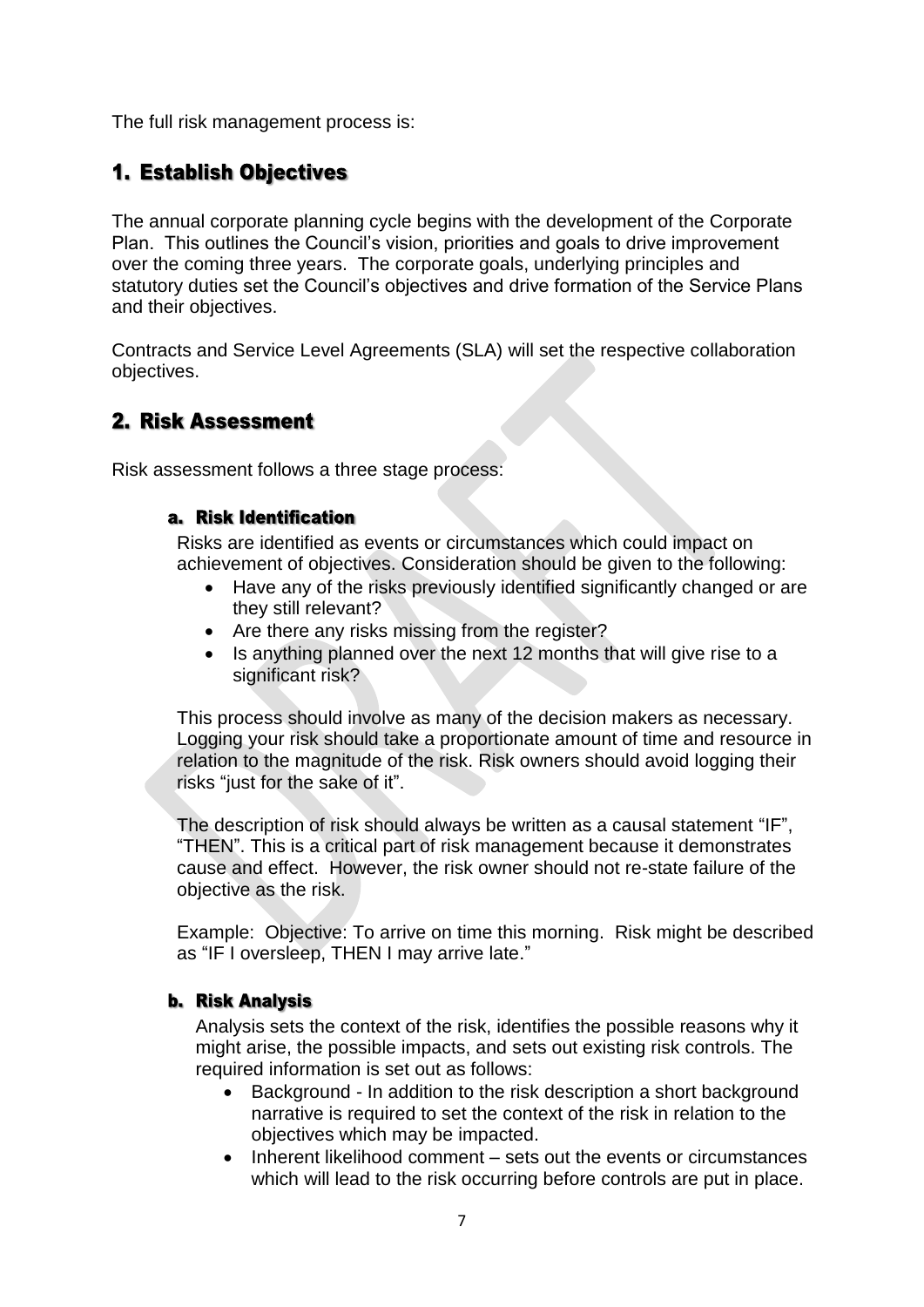- $\bullet$  Inherent impact comment describes the impact of the risk before controls are put in place.
- Current controls Sets out all current risk controls. These might include (but are not limited to) policies, procedures, training, preventative measures such as segregation of duties or restriction of access, or contract arrangements.

#### <span id="page-9-0"></span>c. Risk Evaluation

Each risk is scored by giving likelihood and impact ratings using the risk rating matrix below. The risks are scored in three stages using different assumptions:

- i. Inherent score original risk rating before controls
- ii. Residual score current risk rating with existing controls
- iii. Foreseeable score –risk rating after application of specified additional controls - identified under risk response - and influence of external risk factors e.g. economic, political, natural

| last 12 months.<br>75% likely to happen or<br>has happened at least<br>$\overline{7}$<br>Likely<br>12<br>17<br>21<br>$\boldsymbol{\Lambda}$<br>once or twice in the last<br>Likelihood<br>12 months.<br>50% likely to happen or<br>has happened once or<br>Moderate<br>3<br>$\overline{4}$<br>$\overline{8}$<br>13<br>18<br>twice in the last 24<br>months.<br>20% likely to happen or<br><b>Unlikely</b><br>$\overline{2}$<br>$\overline{2}$<br>5<br>9<br>has happened once or<br>14<br>twice in the last 5 years.<br>5% likely to happen or<br>Rare<br>hasn't happened within<br>3<br>6<br>10<br>1<br>1<br>the last 5 years.<br>$\overline{2}$<br>3<br>$\boldsymbol{\Lambda}$<br><b>Risk Rating</b><br>Extreme adverse<br>Adverse effect to<br>Important impact on<br>impact on objective<br>Minimal impact to<br>objective leading to<br>objective or most of<br>leading to financial<br>time or resource<br>objective<br><b>Matrix</b><br>expected benefts.<br>or reputational<br><i>issues</i><br><b>issues</b> |  |                       |                        |   | <b>Impact</b>  |              |                 |              |                                                  |
|----------------------------------------------------------------------------------------------------------------------------------------------------------------------------------------------------------------------------------------------------------------------------------------------------------------------------------------------------------------------------------------------------------------------------------------------------------------------------------------------------------------------------------------------------------------------------------------------------------------------------------------------------------------------------------------------------------------------------------------------------------------------------------------------------------------------------------------------------------------------------------------------------------------------------------------------------------------------------------------------------------------------|--|-----------------------|------------------------|---|----------------|--------------|-----------------|--------------|--------------------------------------------------|
|                                                                                                                                                                                                                                                                                                                                                                                                                                                                                                                                                                                                                                                                                                                                                                                                                                                                                                                                                                                                                      |  |                       |                        |   | Minor slippage | <b>Minor</b> | <b>Moderate</b> | <b>Major</b> | Complete failure of<br>objective<br>Catastrophic |
|                                                                                                                                                                                                                                                                                                                                                                                                                                                                                                                                                                                                                                                                                                                                                                                                                                                                                                                                                                                                                      |  |                       |                        |   |                |              |                 |              | 5                                                |
|                                                                                                                                                                                                                                                                                                                                                                                                                                                                                                                                                                                                                                                                                                                                                                                                                                                                                                                                                                                                                      |  |                       |                        |   |                |              |                 |              | 15                                               |
|                                                                                                                                                                                                                                                                                                                                                                                                                                                                                                                                                                                                                                                                                                                                                                                                                                                                                                                                                                                                                      |  |                       |                        |   |                |              |                 |              | 19                                               |
|                                                                                                                                                                                                                                                                                                                                                                                                                                                                                                                                                                                                                                                                                                                                                                                                                                                                                                                                                                                                                      |  |                       |                        |   |                |              |                 |              | 22                                               |
|                                                                                                                                                                                                                                                                                                                                                                                                                                                                                                                                                                                                                                                                                                                                                                                                                                                                                                                                                                                                                      |  |                       |                        |   |                |              |                 |              | 24                                               |
| 99% likely to happen or<br>has happened on a                                                                                                                                                                                                                                                                                                                                                                                                                                                                                                                                                                                                                                                                                                                                                                                                                                                                                                                                                                         |  | <b>Almost Certain</b> | requiar basis over the | 5 | 11             | 16           | 20              | 23           | 25                                               |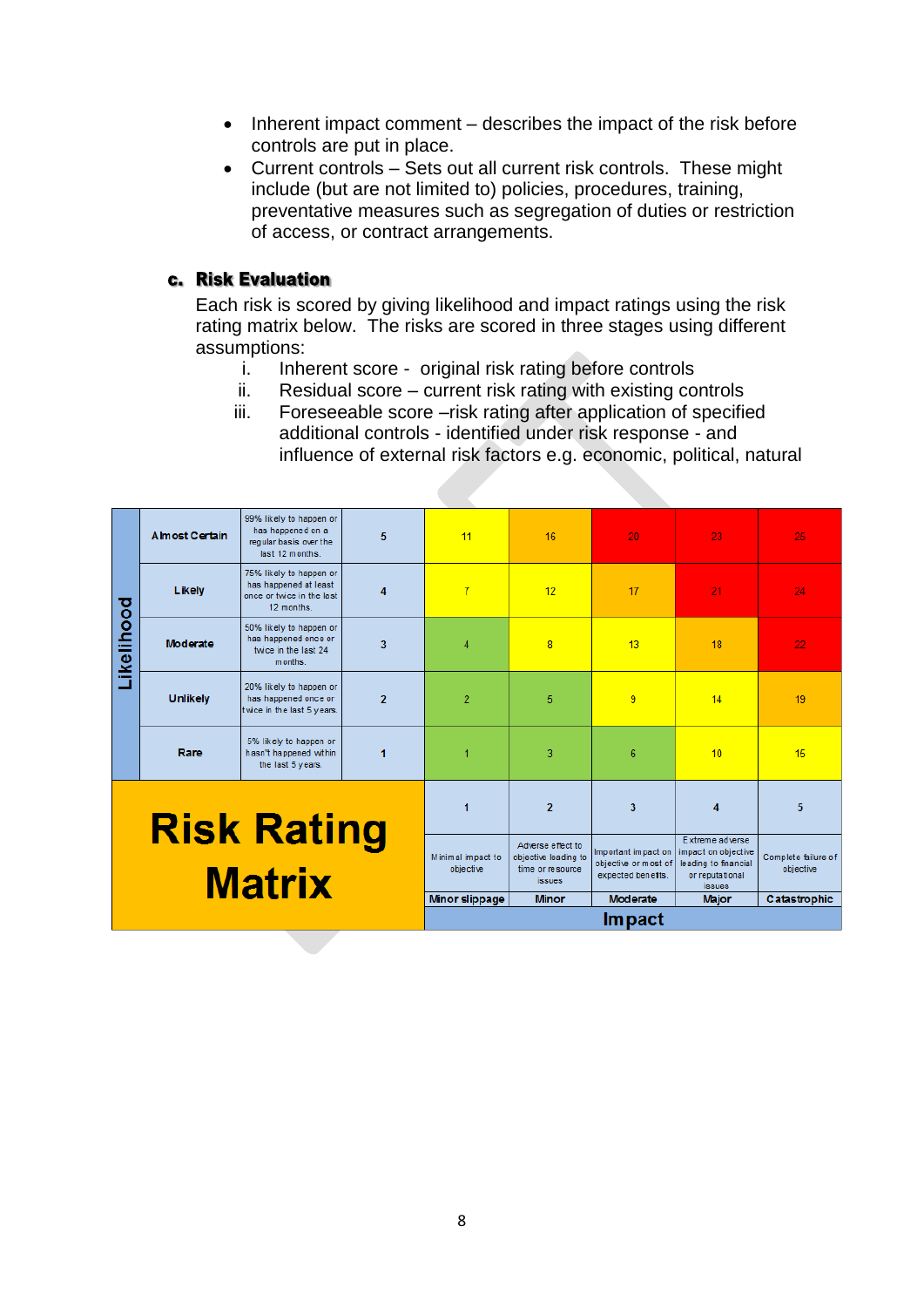### <span id="page-10-0"></span>**3. Risk Response**

Having evaluated the residual risk, the course of action is determined by the Council's risk appetite. The diagram below outlines the risk response process.

Controls should always be proportional to the risk so that the resource and cost required does not outweigh the benefit of the control.



### <span id="page-10-1"></span>4. Monitoring and Review

Managing risks is not just about identifying and assessing risks and putting controls in place to mitigate the risks. Risks will constantly change and so a key stage of the risk management process is risk monitoring. Risks are required to be updated quarterly to align with service planning and performance management monitoring and reporting. It is important that risk registers are kept up to date and accurate as this will form the means by which not only objectives are being monitored but also how risks are being managed.

Monitoring of strategic risks is undertaken by the risk owner with quarterly reviews by the Senior Management Board. Monitoring of service risks should be undertaken through management team meetings. Management should prioritise those risks, concentrating on high risks (red) and medium risks (yellow/amber) but also regularly review actions to ensure low (green) risks are being effectively managed and to identify any emerging risks.

<span id="page-10-2"></span>The review of risk registers should consider:

#### a. Existing Risks

- Are the key risks still relevant?
- Has anything occurred which could impact upon them? E.g. changes in legislation, service delivery
- Are the risk ratings appropriate?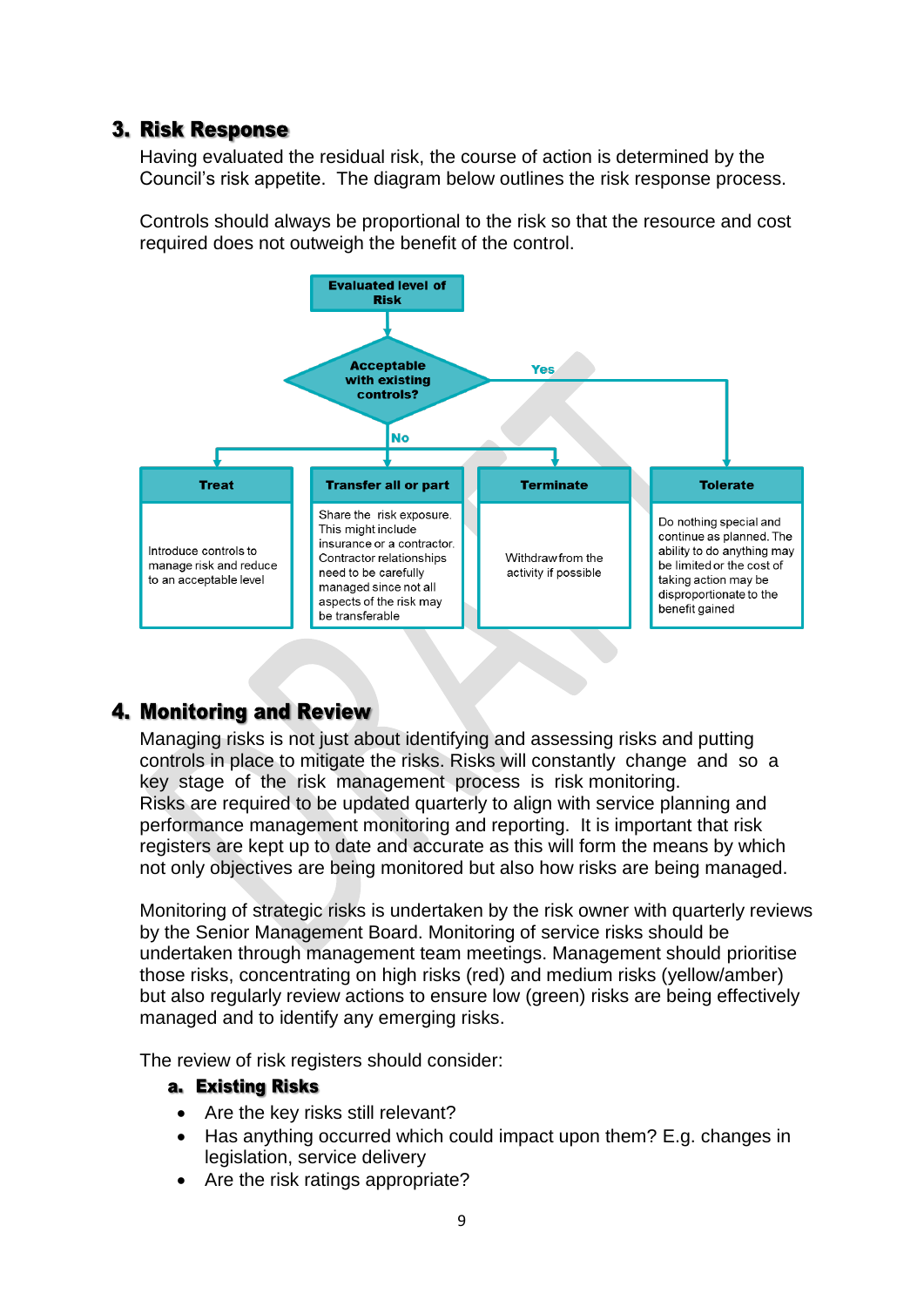- Are the controls in place effective?
- If risk scores are increasing what further controls might be needed?
- If risk scores are decreasing can controls be relaxed without adversely affecting likelihood or impact ratings?

#### <span id="page-11-0"></span>**b.** New Risks

- Has something new happened within the service, project, partnership or contract e.g. contract delivery issue, a new partner organisation to work with, a new project starting, a new or different way of delivering services?
- Has ongoing management review identified, for example, budget pressures, unexpected demand for a service or external factors such as changes in legislation or government policy?

It may be appropriate to close risks. However, when risks are closed from a register, there should be a record of the reasons for this decision and what has happened to the risk.

### <span id="page-11-1"></span>**5. Reporting and Escalation**

Reporting of risks should provide senior management and members with assurance that key risk exposures have been identified, assessed and mitigating controls evaluated or implemented. Senior Management Board is accountable for strategic risks and each Head of Service are is accountable for monitoring the risks within their service. Risk information is reported quarterly to the Senior Management Board and regularly to Audit and Standards Committee. Significant risks scoring 20 and above are reported to Cabinet through the quarterly Joint Finance and Performance Report.

Heads of Service are required to report on management of risk and effectiveness of controls within their service areas within their Annual Governance Statement declarations.

# **6. Future actions**

This strategy provides a framework to manage risk. The ongoing challenge is to ensure that risk management is fully embedded and integrated into the council's culture. This will be taken forward as follows:

- Risk appetite will be reassessed to ensure it not only reflects the overall corporate risk appetite but also the risk appetite as it relates to each service.
- Risk management will be further embedded at departmental level.
- Risk culture will be regularly reviewed as part of a risk maturity assessment to document progress and identify further improvements.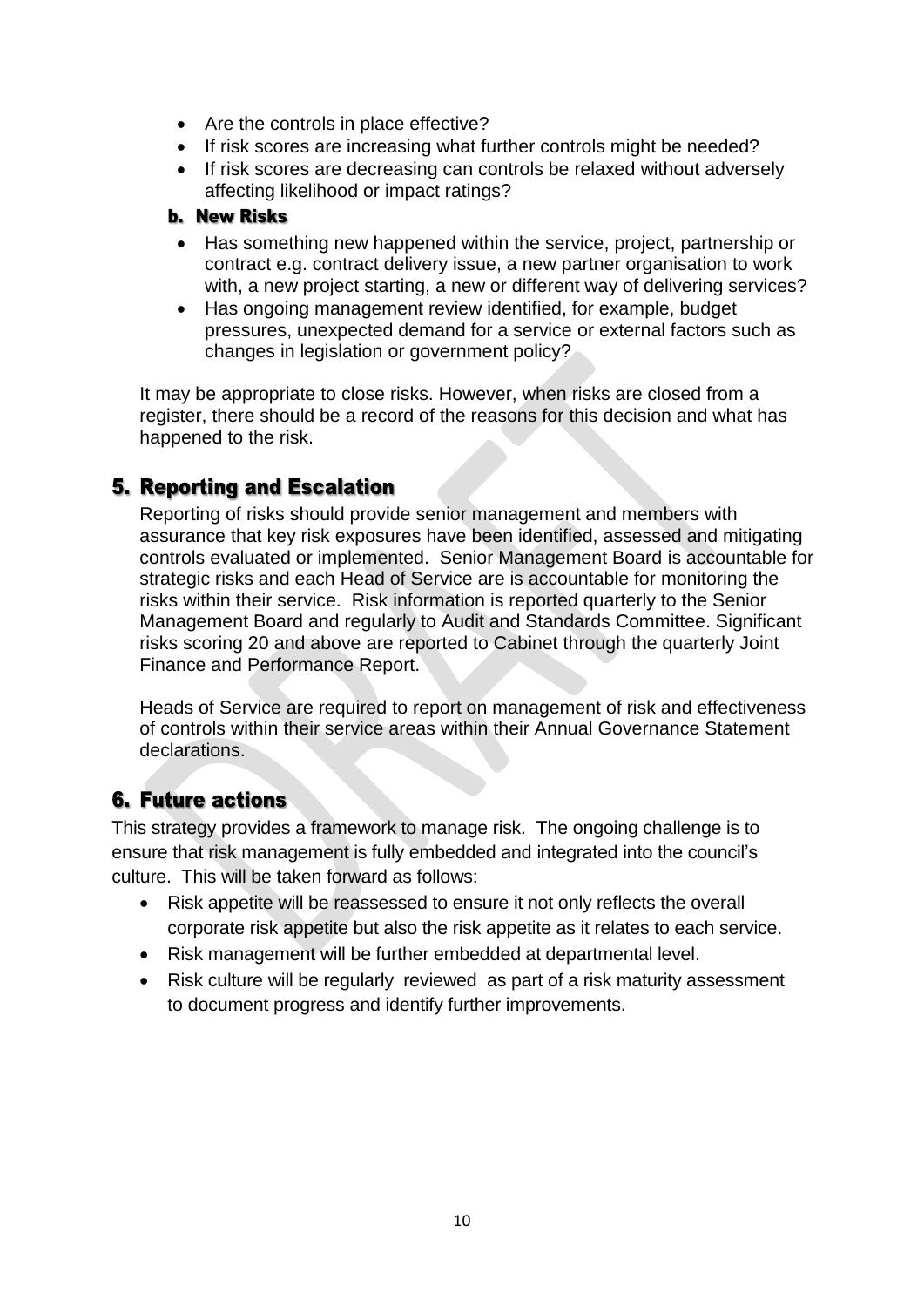# <span id="page-12-0"></span>Linking risk to other areas

Below are areas that deserve special note in relation to risks. Each have significant risks associated with them which may have a major impact across the Council. It is very important that risks in these areas are identified, assessed and prioritised.

## <span id="page-12-1"></span>**Business Continuity Management**

Business Continuity Management (BCM) is complementary to the risk management framework.

While risk management seeks to manage risk around the key services that the council delivers, service delivery can be disrupted by a wide variety of incidents, many of which are difficult to predict or analyse by cause.

By focusing on the impact of disruption, BCM identifies the services which the council must deliver, and can identify what is required for the council to continue to meet its obligations. Through BCM, the council can recognise what needs to be done before an incident occurs to protect its people, premises, technology, information, supply chain, stakeholders, reputation and importantly the services that the council delivers within Harlow. With that recognition, the council can then take a pragmatic view on the responses that are likely to be needed as and when a disruption occurs, so that it can be confident that it will manage any consequences without unacceptable delay in delivering its services.

# <span id="page-12-2"></span>**Health and Safety**

The Council has responsibilities under health and safety legislation to ensure the health, safety and welfare at work of employees and other people affected by the Council's business. Managing health and safety risks is an integral part of business risk management and the management of such risks should not be taken in isolation. Poor health and safety management can have a negative impact on other business risks such as reputation, insurance, business continuity and financial resources.

The effective management of health and safety risks, as with all significant corporate risks, is an essential part of the role of the relevant managers. The organisation and arrangements for managing health and safety within the Council are detailed in the Council's Health and Safety Policy documents.

### <span id="page-12-3"></span>**Information Governance**

Legislation such as the General Data Protection Regulation, Freedom of Information Act 2000, Environmental Information Regulations 2004, Human Rights Act 1998, Equality Act 2010 and Privacy and Electronic Communications Regulations 2003 , requires the council to have arrangements in place to manage and protect all information taking into account its security, storage, use, access and retention.

The Council can be subject to regulatory intervention and have fines levied by the Information Commissioner's Office (ICO) where there are failures to comply with relevant legislation.